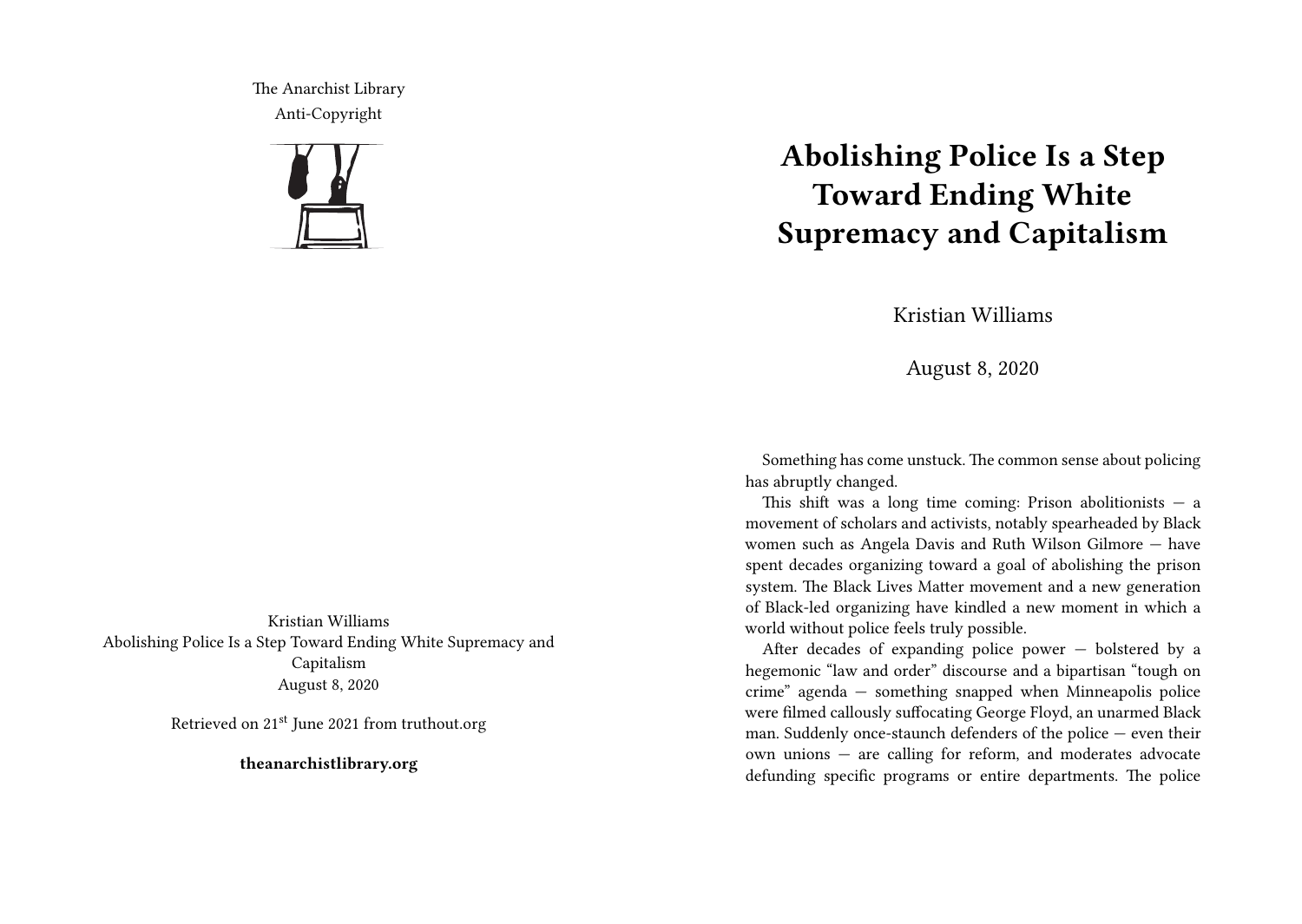have come to be seen as a threat to public safety rather than its instrument, and the ideological framing of "Black criminality" has given way, at least for the moment, to that of institutional racism. More than two-thirds of Americans (69 percent) believe that Floyd's death is "a sign of broader problems in [the] treatment of black Americans by police," and 81 percent believe "police in America need to continue making changes to treat blacks equally to whites." As recently as 2014, it was a minority (43 percent) who saw similar incidents as "a sign of broader problems."

As cities burned and crowds fought with cops, surveys showed that three-quarters of Americans (78 percent) saw the anger driving the uprisings as at least partially justified, and a majority (54 percent) felt similarly about the protesters' militant tactics, including the burning of Minneapolis's Third Precinct station house. Twice as many people — including a majority of whites report being concerned about police violence as express concern over protester violence. A large majority (74 percent) express support for the protests (47 percent "strongly support" them).

Riots get results. The cops who killed George Floyd are being prosecuted; many departments are banning chokeholds; and police chiefs, district attorneys and other law enforcement leaders have resigned, one after another, across the country. Police budgets are being slashed, with the funds reallocated to social spending — reversing the trajectory of the last half-century.The Minneapolis City Council voted to disband its police force altogether and try something else instead.

Some of the concessions responded to long-standing complaints, and others represent changes that no one had even *demanded*: Lego is de-emphasizing police-themed toys. Babynames.com featured a stark black banner on its front page listing dozens of victims of racist violence, beginning with Emmett Till, and reminding us that, "Each one of these names was somebody's baby." The long-running television program "Cops" was abruptly cancelled. Corporations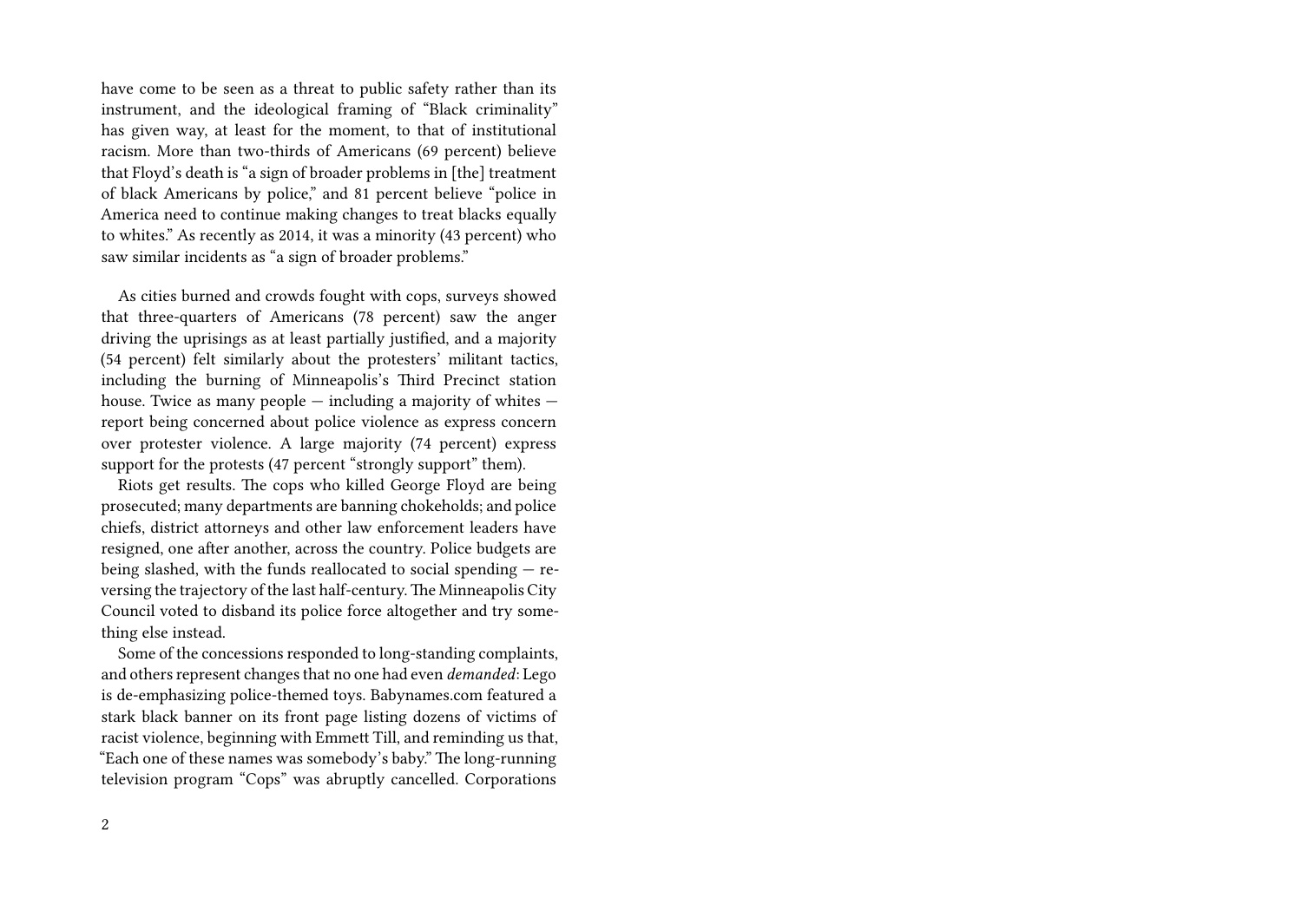started pouring money into civil rights organizations, and celebrities publicly challenged each other to bail out arrested protesters.

Twenty years ago, I began work on a history of policing in the United States, which appeared in 2004 under the title *Our Enemies in Blue*. (It is now in its third edition.) The main argument of the book is that the core function of the police is not to fight crime, to protect life and property, or even to enforce the law, but instead to preserve existing social inequalities, especially those based on race and class. In making that case, I looked at the origins and development of the institution, the centrality of violence in police work, and the persistent bias in the law and its enforcement. I also forwarded a number of contentious (and at the time, almost heretical) claims: that modern policing originated not in the New England town watch, but in the Southern slave patrols — militia groups responsible for enforcing pass laws and preventing uprisings; that cops are not workers and police unions are not labor unions; that community policing is not a program for progress but a counterinsurgency strategy; and that the institution of policing must be abolished rather than reformed. At the time, none of those were accepted positions, even among many strident critics of the police. They remain today minority views, but it has become a substantial minority. These points have entered the mainstream discourse: Historians increasingly acknowledge the significance of slave patrols. Unions are calling into question the legitimacy of police unions, and even breaking ties with them. The military literature has become increasingly explicit in comparing community policing with counterinsurgency. And even mainstream politicians find themselves debating the question, not merely of reforming the police department, but of defunding or disbanding it.

Meanwhile, the agenda of activists has quickly expanded beyond policing: Around the world, crowds pulled down statues of Confederate generals and slave owners. *Popular Mechanics* ran articles offering practical advice on avoiding police surveillance at protests, and a how-to guide to pulling down racist statues. NASCAR barred